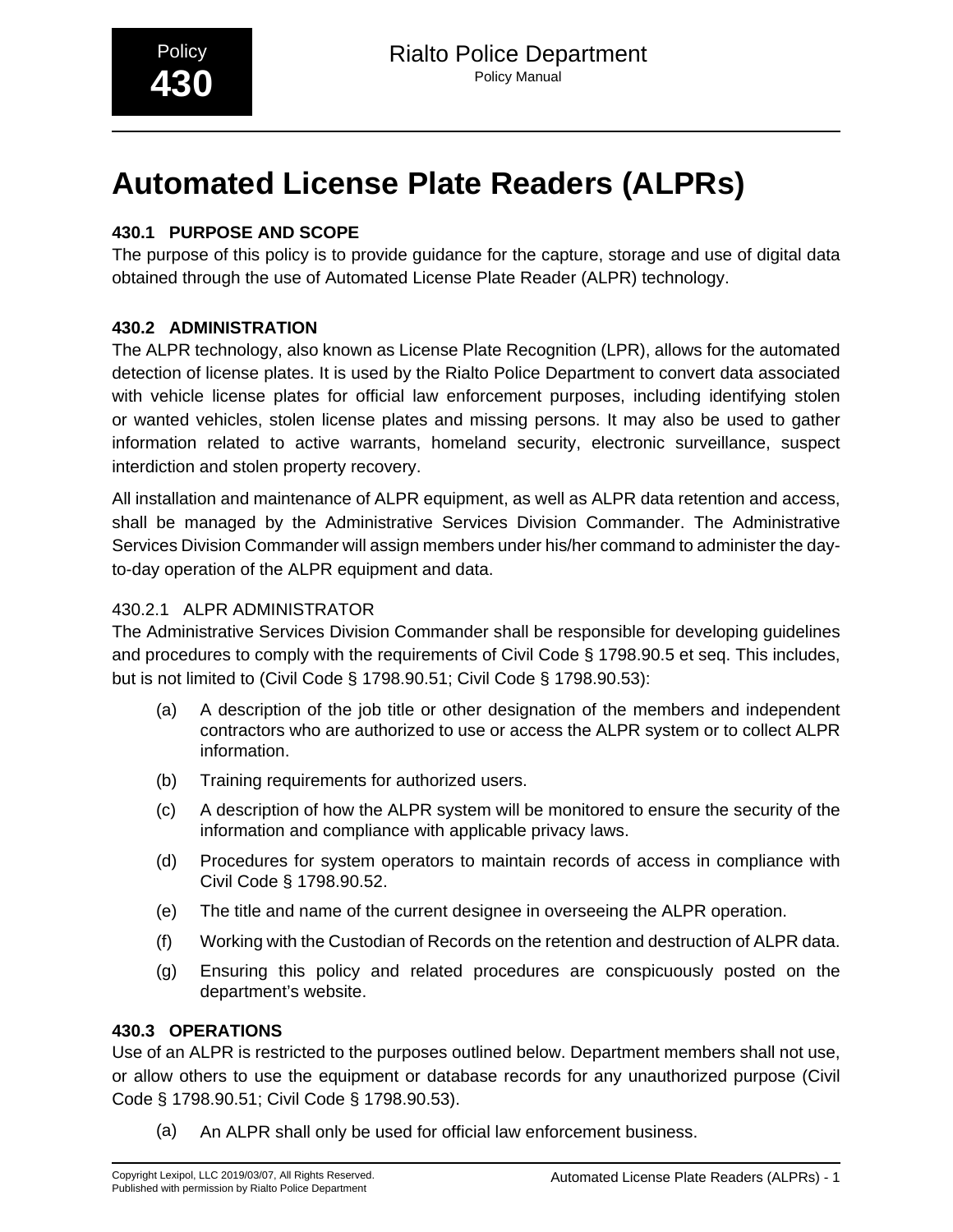# Rialto Police Department

Policy Manual

#### Automated License Plate Readers (ALPRs)

- (b) An ALPR may be used in conjunction with any routine patrol operation or criminal investigation. Reasonable suspicion or probable cause is not required before using an ALPR.
- (c) While an ALPR may be used to canvass license plates around any crime scene, particular consideration should be given to using ALPR-equipped cars to canvass areas around homicides, shootings and other major incidents. Partial license plates reported during major crimes should be entered into the ALPR system in an attempt to identify suspect vehicles.
- (d) No member of this department shall operate ALPR equipment or access ALPR data without first completing department-approved training.
- (e) No ALPR operator may access department, state or federal data unless otherwise authorized to do so.
- (f) If practicable, the officer should verify an ALPR response through the California Law Enforcement Telecommunications System (CLETS) before taking enforcement action that is based solely on an ALPR alert.

#### **430.4 DATA COLLECTION AND RETENTION**

The Administrative Services Division Commander is responsible for ensuring systems and processes are in place for the proper collection and retention of ALPR data. Data will be transferred from vehicles to the designated storage in accordance with department procedures.

All ALPR data downloaded to the server should be stored for a minimum of one year (Government Code § 34090.6) and in accordance with the established records retention schedule. Thereafter, ALPR data should be purged unless it has become, or it is reasonable to believe it will become, evidence in a criminal or civil action or is subject to a discovery request or other lawful action to produce records. In those circumstances the applicable data should be downloaded from the server onto portable media and booked into evidence.

#### **430.5 ACCOUNTABILITY**

All data will be closely safeguarded and protected by both procedural and technological means. The Rialto Police Department will observe the following safeguards regarding access to and use of stored data (Civil Code § 1798.90.51; Civil Code § 1798.90.53):

- (a) All ALPR data downloaded to the mobile workstation and in storage shall be accessible only through a login/password-protected system capable of documenting all access of information by name, date and time (Civil Code § 1798.90.52).
- (b) Members approved to access ALPR data under these guidelines are permitted to access the data for legitimate law enforcement purposes only, such as when the data relate to a specific criminal investigation or department-related civil or administrative action.